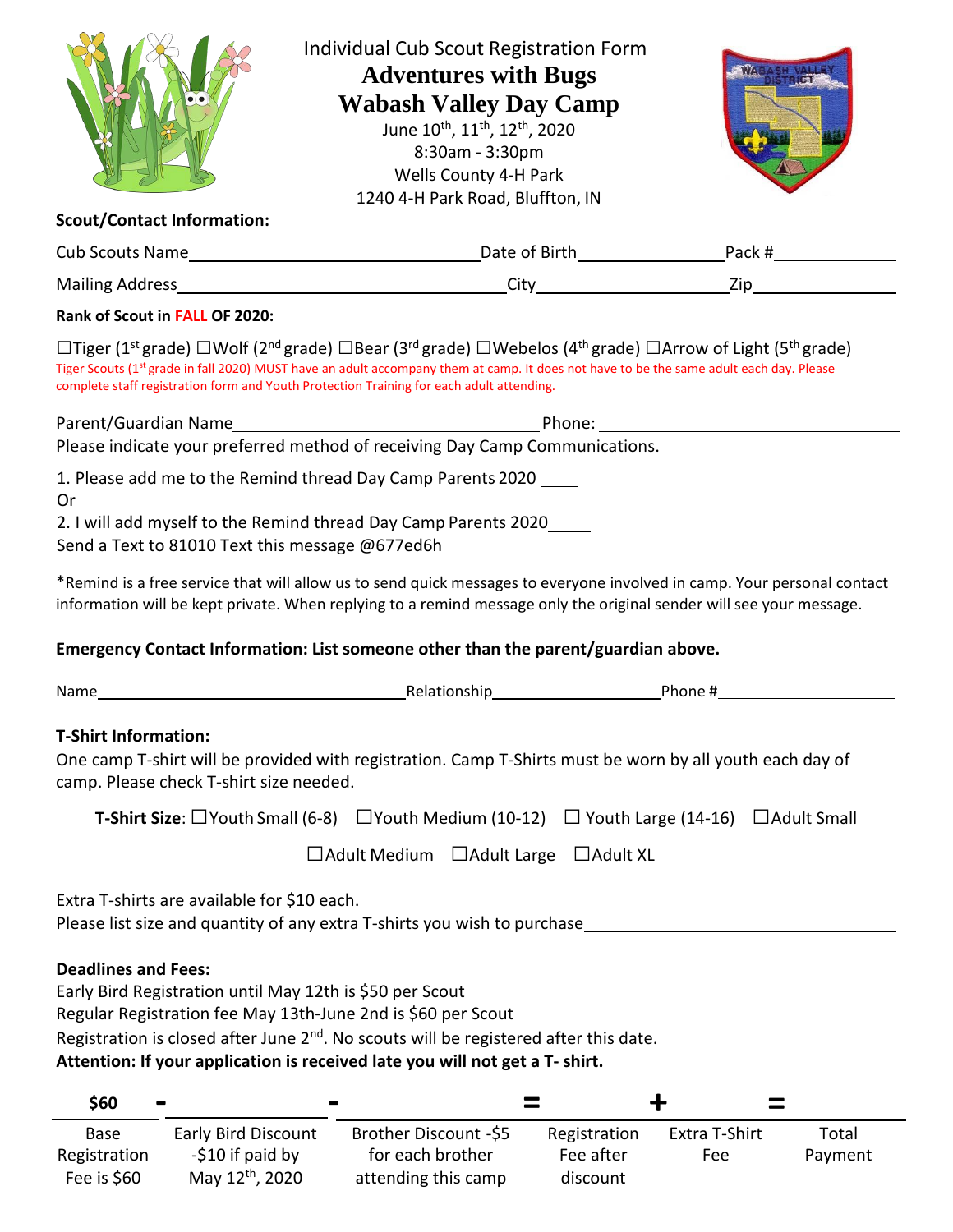**Restrictions:** Are there any medical conditions or restrictions for any activities? Please explain.

**Release Authorization:** Wabash Valley Day Camp Staff will only release your child to the people named below. Your child WILL NOT be allowed to leave camp with a person not listed below, until we have contacted you by phone, even if the person claims to be a legal custodial parent or guardian. **Without an adult listed below, we are only allowed to release your child to the person who signed the camp application. This is a child safety regulation. Please list at least one adult below other than yourself.**

**Adults Authorized to Take My Child from Wabash Valley Day Camp:**

| Name: | Phone # |
|-------|---------|
| Name: | Phone # |
| Name: | Phone # |
| Name: | Phone#  |

**Medical Authorization**: **All prescription and non-prescription medications to be taken at camp should be in its original container, labeled with the scout's name and unit number and must be kept at the First Aid Station at Camp Headquarters.** The Scout must come to the Camp Health Officer at the required time and take the medicine him/herself. Other Day Camp Staff cannot dispense medicine. Please only bring the amount needed for the three days at camp. If your scout needs a rescue inhaler or epi pen, he/she must keep one on his/her person and a second one at the First AidStation.

**Talent Release:** I hereby assign and grant to Anthony Wayne Area Council, Boy Scouts of America Inc., and its representatives permission to use/publish any type of photograph/video/picture(s), with or without sound, taken of my child(ren) while he/they are participating in any event sponsored by said council. I hereby release Anthony Wayne Area Council, Boy Scouts of America Inc. and its representatives for all liability from such use and publication, and authorize the reproduction, sale, copyright, exhibit, and broadcast of said presentations; and I specifically waive any right to compensation I may have for any of the foregoing.

**General Information/Health History (GI/HH):** Each camp participant must have the attached health information form completed and presented with this Day Camp Registration From, along with a copy of the front and back of the health insurance carrier card for the child.

**Parent Authorization:** The person herein described has permission to engage in all activities, except as noted above. In the event I cannot be reached in an emergency, I hereby give permission to the physician, selected by the camp leader in charge, to hospitalize, secure proper anesthesia, or to order injection or surgery for my child.

Signature: Date: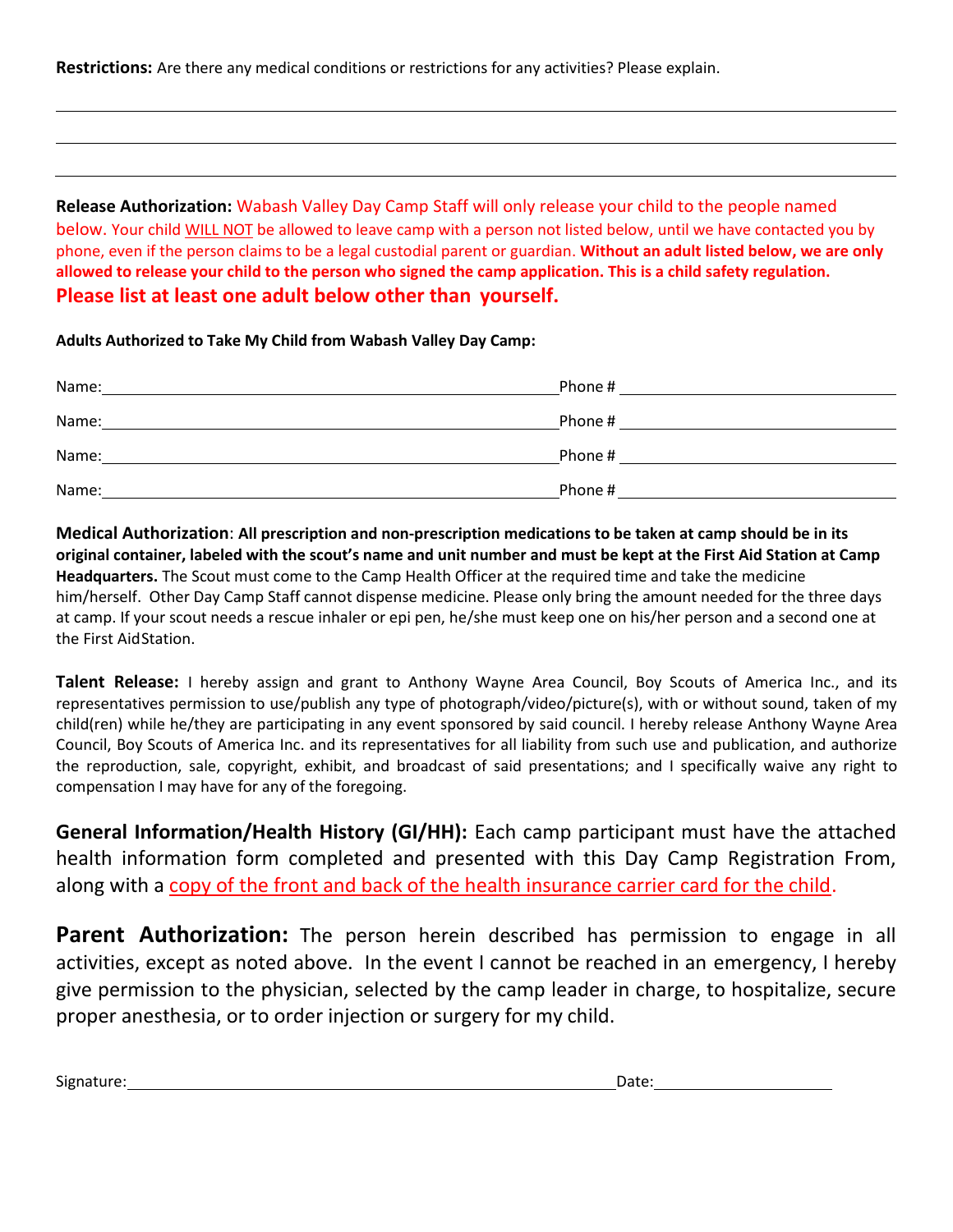## Allergies/Medications<br>Are you allergic to or do you have any adverse reaction to any of the following?

| Yes | No. | <b>Allergies or Reactions</b> | <b>Explain</b> | Yes <sup>1</sup> | No Allergies or Reactions | Explain |
|-----|-----|-------------------------------|----------------|------------------|---------------------------|---------|
|     |     | Medication                    |                |                  | Plants                    |         |
|     |     | Food                          |                |                  | Insect bites/stings       |         |

**List all medications currently used, including any over-the-counter medications.**

**CHECK HEREIF NO MEDICATIONS ARE ROUTINELY TAKEN. IF ADDITIONAL SPACEIS NEEDED, PLEASE**

## **INDICA TE ON A SEPARATE SHEET AND ATTACH.**

| Medication                                                                                                    | <b>Dose</b> | Frequency | Reason |  |  |
|---------------------------------------------------------------------------------------------------------------|-------------|-----------|--------|--|--|
|                                                                                                               |             |           |        |  |  |
|                                                                                                               |             |           |        |  |  |
|                                                                                                               |             |           |        |  |  |
|                                                                                                               |             |           |        |  |  |
|                                                                                                               |             |           |        |  |  |
|                                                                                                               |             |           |        |  |  |
| $\Box$ vee<br><b>D</b> NO<br>Non processintian modiantian administration is quthorized with these expentional |             |           |        |  |  |

/

**TES NO Non-prescription medication administration is authorized with these exceptions:** 

Administration of the above medications is approved for youth by:

**Parent/guardian signature MD/DO, NP , or PAsignature (if your state requires signature)**

**Health History**<br>Do you currently have or have you ever been treated for any of the following?

| Yes | <b>No</b> | Condition                                                                                                                                                                 | Explain                         |
|-----|-----------|---------------------------------------------------------------------------------------------------------------------------------------------------------------------------|---------------------------------|
|     |           | <b>Diabetes</b>                                                                                                                                                           | Last HbA1c percentage and date: |
|     |           | Hypertension (high blood pressure)                                                                                                                                        |                                 |
|     |           | Adult or congenital heart disease/heart attack/chest pain<br>(angina)/heart murmur/coronary artery disease. Any heart<br>surgery or procedure. Explain all "yes" answers. |                                 |
|     |           | Familyhistory of heart disease or any sudden heart-<br>related death of a family member before age 50.                                                                    |                                 |
|     |           | Stroke/TIA                                                                                                                                                                |                                 |
|     |           | Asthma                                                                                                                                                                    | Last attack date:               |
|     |           | Lung/respiratory disease                                                                                                                                                  |                                 |
|     |           | COPD                                                                                                                                                                      |                                 |
|     |           | Ear/eyes/nose/sinus problems                                                                                                                                              |                                 |
|     |           | Muscular/skeletal condition/muscle or bone issues                                                                                                                         |                                 |
|     |           | Head injury/concussion                                                                                                                                                    |                                 |
|     |           | Altitude sickness                                                                                                                                                         |                                 |
|     |           | Psychiatric/psychological or emotional difficulties                                                                                                                       |                                 |
|     |           | Behavioral/neurological disorders                                                                                                                                         |                                 |
|     |           | Blood disorders/sickle cell disease                                                                                                                                       |                                 |
|     |           | Fainting spells and dizziness                                                                                                                                             |                                 |
|     |           | Kidney disease                                                                                                                                                            |                                 |
|     |           | <b>Seizures</b>                                                                                                                                                           | Last seizure date:              |
|     |           | Abdominal/stomach/digestive problems                                                                                                                                      |                                 |
|     |           | Thyroid disease                                                                                                                                                           |                                 |
|     |           | Excessive fatigue                                                                                                                                                         |                                 |
|     |           | Obstructive sleep apnea/sleep disorders                                                                                                                                   | CPAP: Yes □ No □                |
|     |           | List all surgeries and hospitalizations                                                                                                                                   | Last surgery date:              |
|     |           | List any other medical conditions not covered above                                                                                                                       |                                 |